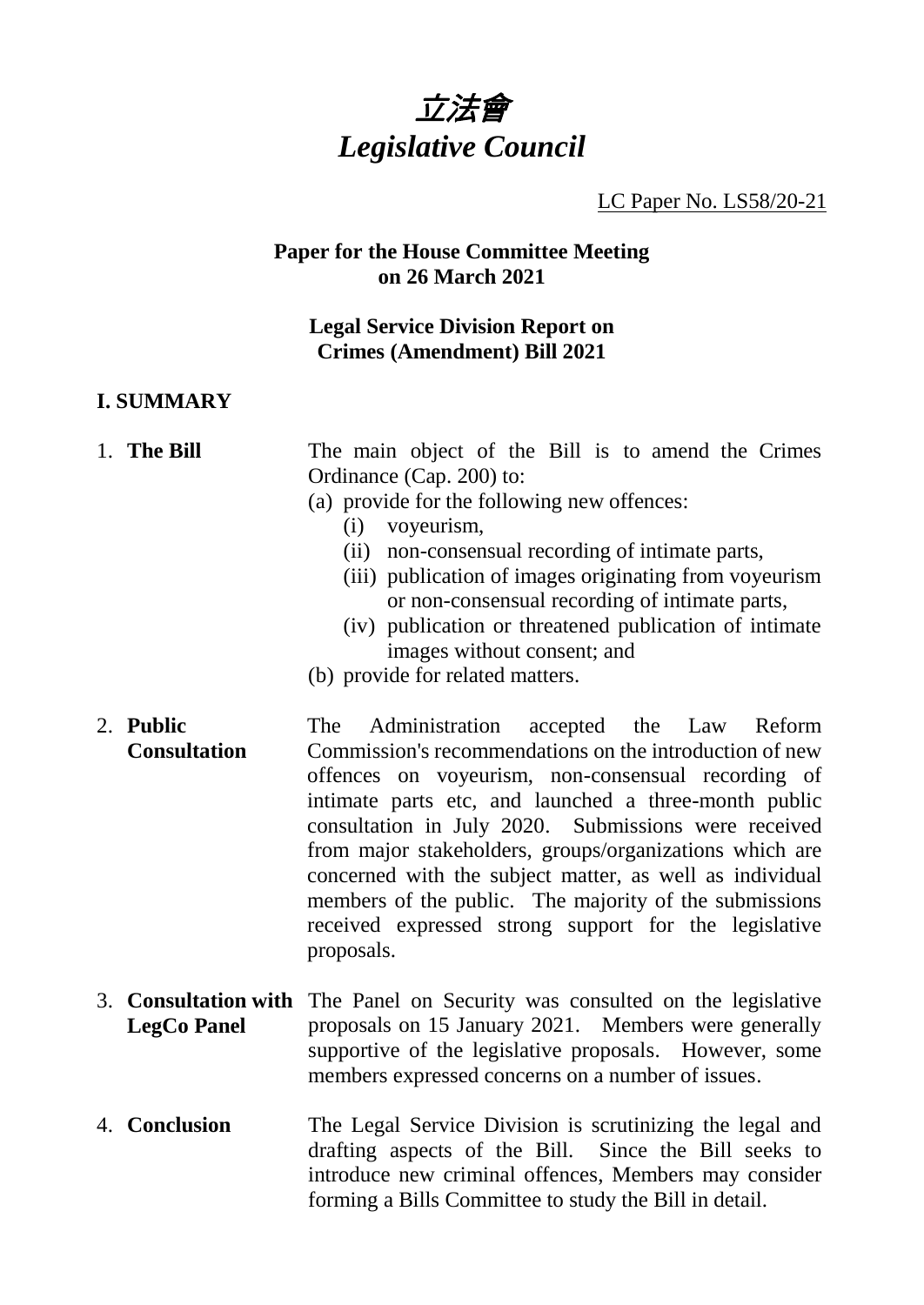# **II. REPORT**

The date of First Reading of the Bill is 24 March 2021. Members may refer to the Legislative Council ("LegCo") Brief (File reference: SBCR 6/2801/73) issued by the Security Bureau on 17 March 2021 for further details.

#### **Object of the Bill**

2. The main object of the Bill is to amend the Crimes Ordinance (Cap. 200) to:

- (a) provide for the following new offences:
	- (i) voyeurism,
	- (ii) non-consensual recording of intimate parts,
	- (iii) publication of images originating from voyeurism or non-consensual recording of intimate parts,
	- (iv) publication or threatened publication of intimate images without consent; and
- (b) provide for related matters.

## **Background**

3. At present, there is no specific offence against voyeurism and non-consensual recording of intimate parts (such as upskirt photography). For prosecution against such acts, offences such as "loitering" under section 160 of Cap. 200, "disorder in public places" under section 17B of the Public Order Ordinance (Cap. 245), and "access to computer with criminal or dishonest intent" under section 161 of Cap. 200 have been relied on. However, there are limitations on the application of these offences. For instance, if the act involved only the use of the suspect's own computer,<sup>1</sup> or if the act occurred in a private place, 2 those offences may not be applicable for prosecution against such acts. After taking into account the recommendations of the Law Reform Commission<sup>3</sup> in 2019 and the views received during a subsequent public consultation in 2020, the Administration has introduced the Bill into LegCo which seeks to provide for relevant new offences to address the issues stated above.

<sup>1</sup> 1 The Court of Final Appeal held in a case that the offence of "obtaining access to computer with a view to dishonest gain for himself or another" under section  $161(1)(c)$  of Cap. 200 does not extend to the use of the offender's own computer (see *Secretary for Justice v Cheng Ka Yee & Others* [2019] HKCFA 9).

<sup>&</sup>lt;sup>2</sup> Offences such as "loitering" or "disorder in public places" are applicable to acts that occur in public places only.

<sup>&</sup>lt;sup>3</sup> Members may refer to the Law Reform Commission's Report on Voyeurism and Non-consensual Upskirt-Photography published in April 2019 for further details.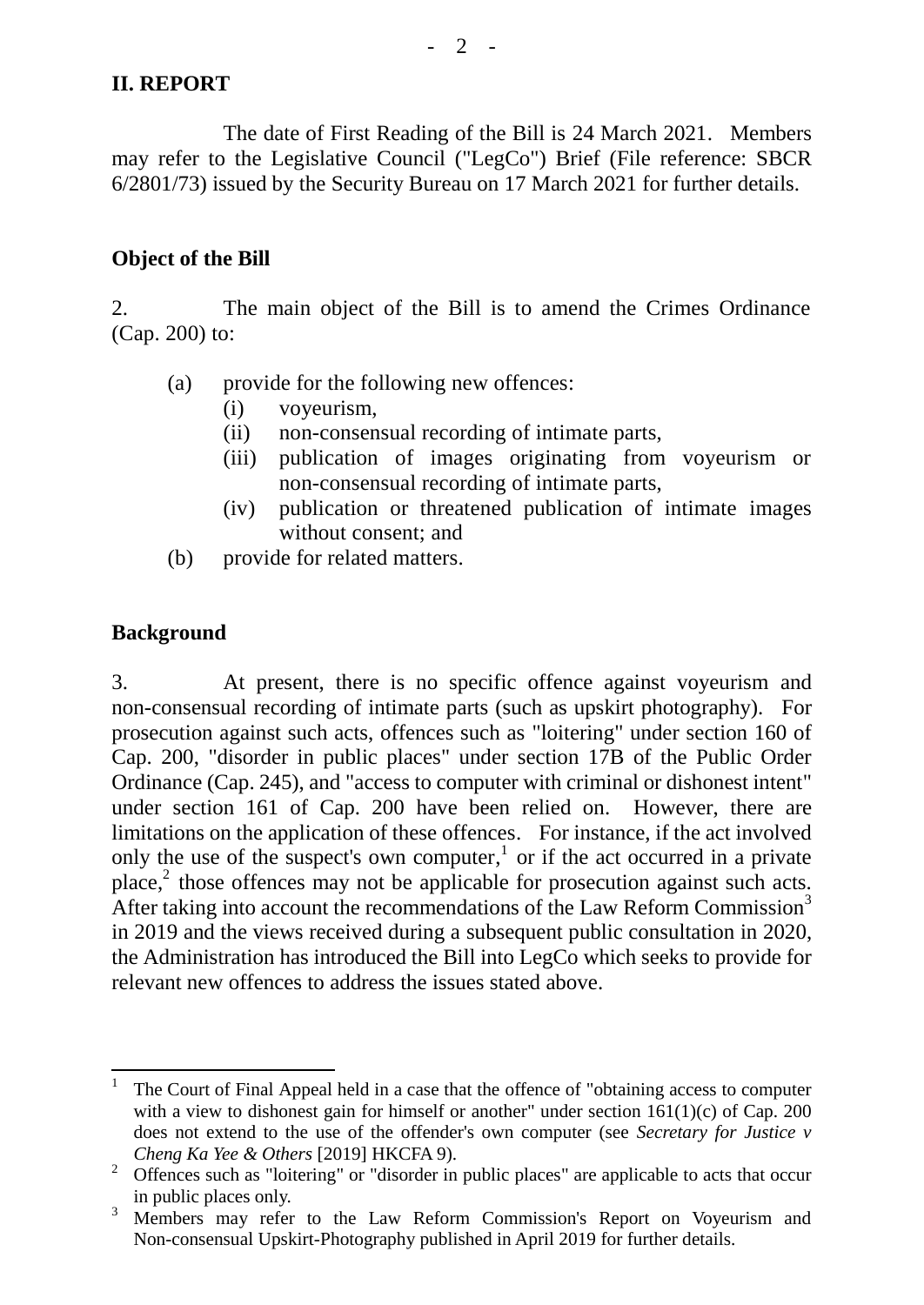# **Provisions of the Bill**

1

Proposed new offence of voyeurism

4. It is proposed in the Bill (new section 159AAB of Cap. 200) that it would be an offence of voyeurism for a person, without consent and with disregard as to whether consent is given, to surreptitiously observe (with or without the aid of equipment) or record:

- (a) an individual in a place in which any individual can reasonably be expected to be nude, to reveal an intimate part (i.e. the individual's genitals, buttocks, anal region or breasts (whether exposed or only covered with underwear); or the individual's underwear covering genitals, buttocks, anal region or breasts), or to be doing an intimate act (i.e. using the toilet in a manner that is likely to reveal an intimate part or doing a sexual act that is not ordinarily done in public),
- (b) an intimate part of an individual, or an individual doing an intimate act, for the purpose of observing or recording an intimate part or an intimate act, of any individual, or
- (c) an individual for a sexual purpose (including the stimulation or satisfaction of the sexual desire of the person or any other person).

5. Under the Bill, it would also be an offence if a person installs or operates equipment, or constructs or adapts a structure or a part of a structure, for the purpose of enabling the person or any other person to commit the proposed offence of voyeurism.

#### Proposed new offence of non-consensual recording of intimate parts

6. It is proposed in the Bill (new section 159AAC of Cap. 200) that a person would commit an offence if, (i) for a sexual purpose, or (ii) for the purpose of obtaining dishonest gain<sup>4</sup> for the person or for any other person, without an individual's consent and with disregard as to whether consent is given:

- (a) the person records an intimate part of an individual in circumstances in which the intimate part would not otherwise be visible; or
- (b) the person, with intent to observe or record an intimate part of an individual, (i) operates equipment for the purpose of observing or recording an intimate part of the individual from beneath the clothing of the individual, or (ii) operates equipment in an unreasonable manner for the purpose of observing or recording an intimate part of the individual through an opening or a gap in the

<sup>4</sup> It is proposed that "gain" would include (a) a gain in money or property; (b) a temporary or permanent gain; (c) a gain by keeping what one has; and (d) a gain by getting what one has not.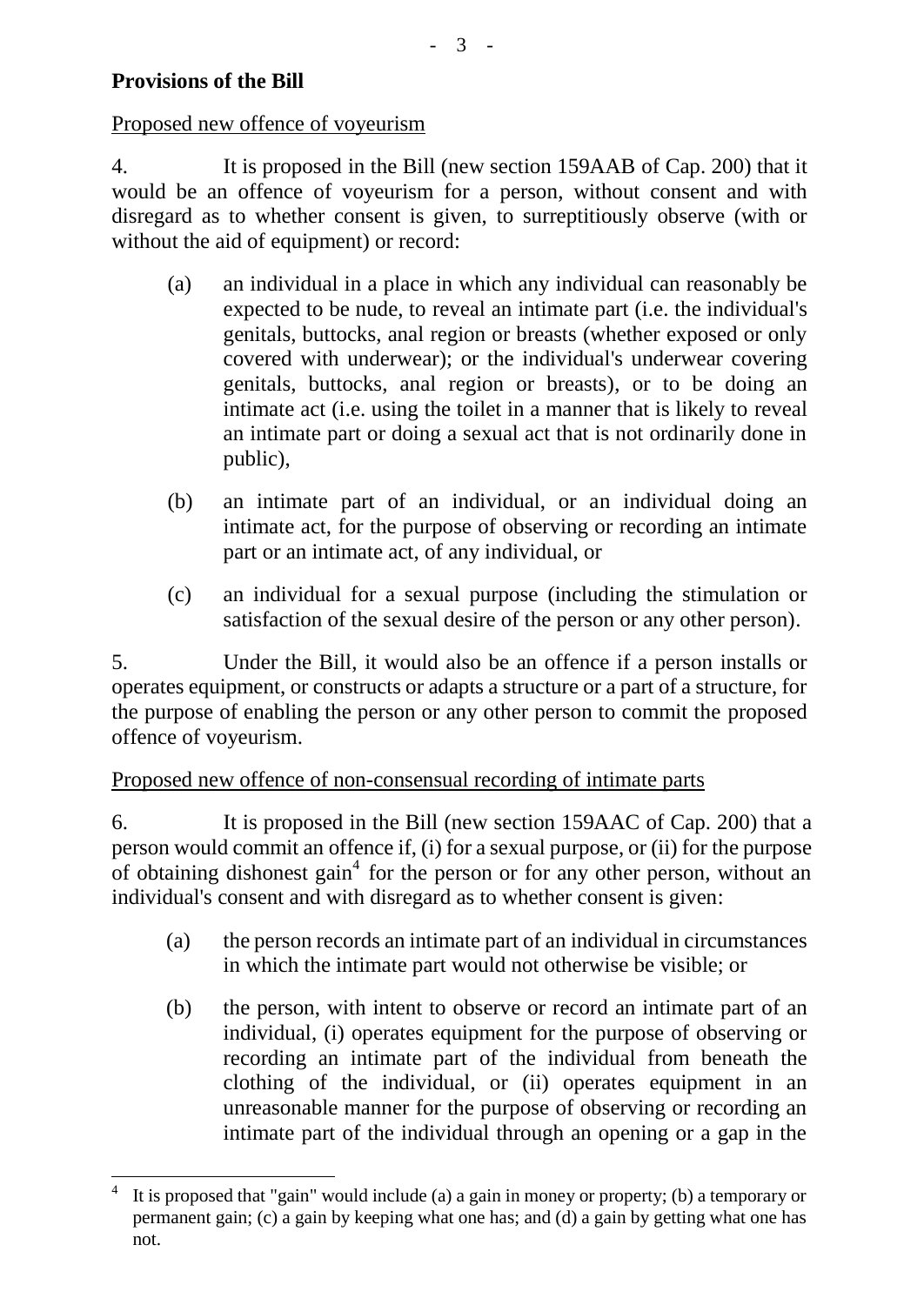outer clothing of the individual (including the act which is commonly known as "down-blousing"), in circumstances in which the intimate part would not otherwise be visible.

# Proposed new offence of non-consensual publication of images

7. It is proposed in the Bill (new section 159AAD of Cap. 200) that it would be an offence for a person to publish, without consent and with disregard as to whether the individual consents to the publication, images that originate from the commission of the proposed offence of voyeurism or non-consensual recording of intimate parts as stated in paragraphs 4 and 6 above.

## Proposed new offence of publication or threatened publication of intimate images without consent

8. It is proposed in the Bill (new section 159AAE of Cap. 200) that it would be an offence for a person to publish or threaten to publish an intimate image of an individual (i.e. an image showing an intimate part of the individual or the individual doing an intimate act) with intent to cause humiliation, alarm or distress to the individual (or knowing or being reckless as to whether it will or is likely to cause such humiliation, alarm or distress), without consent and with disregard as to whether the individual consents to the publication or threatened publication of the intimate image.

# Proposed maximum penalties of the new offences

9. A person who commits any of the proposed new offences as stated in paragraphs 4 to 8 above would be liable on conviction on indictment to imprisonment for five years.

## Proposed defences and provision on consent

10. It is proposed under the Bill that it would be a defence for a person charged with any of the above proposed new offences in the Bill (except if the offences are committed for a sexual purpose) to establish that the person had lawful authority or reasonable excuse for the contravention. In cases where the individual whose intimate act, intimate part or intimate image is the subject of an offence ("subject individual") is aged under 16 or is mentally incapacitated, it is proposed that it would be a defence if a person charged could prove that he or she honestly believed that a consent was given by the subject individual, and he or she did not know and had no reason to suspect that the subject individual was aged under 16 or was mentally incapacitated.

11. Under the Bill, it is proposed that if at the time the relevant conduct (e.g. recording of an intimate part) takes place, the subject individual is aged under 16 or is mentally incapacitated, he or she cannot give a consent that would prevent a person's conduct from becoming an offence as stated in paragraphs 4 to 8 above.